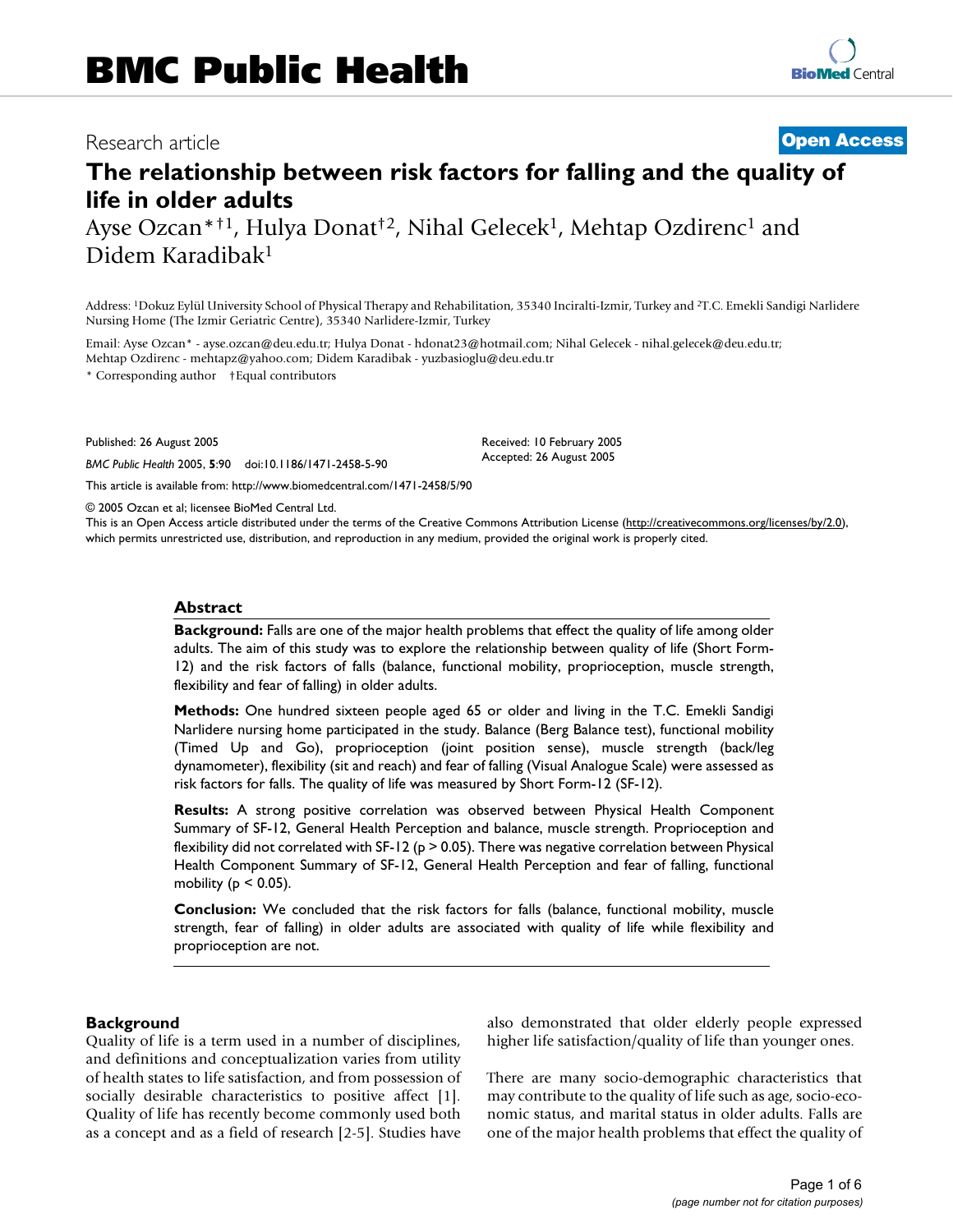life among older adults [2-5]. The Short-Form 36 (SF-36) is a widely used quality of life instrument. However, its length could affect response rates, particularly in older adults. The SF-12 has proved to be suitable for older adults because of the limited number of questions. The 12 items in SF-12 represent one physical component summary score and one mental component summary score and assess a person's perceived health-related quality of life.

Many factors were originally considered as possible risk factors for falls based on a review of currently available literature. These factors include age, number of chronic diseases, body composition, muscle strength, functional mobility and performance measures related to balance function [3,4,6].

Impaired balance and functional mobility are major risk factors for falls. There are many studies investigating the relationship between falling and contributory factors [7- 13]. However, no study investigating the correlation between risk factors for falls and quality of life in older adults could be found.

Since falls and its consequences have a major role in quality of life, rehabilitation programs, which aim to decrease the risk of falling by considering all contributing factors such as muscle strength, flexibility and balance, have the potential to both decrease the risk of falling and improve the quality of life. Due to this interaction, the relationship between risk factors for falls and the quality of life becomes significant. Based on a review of literature, this study was designed to explore the relationship between the quality of life (Short Form-12) and risk factors for falls (balance, functional mobility, proprioception, muscle strength, flexibility and fear of falling) in older adults.

#### **Methods** *Subjects*

A total of 116 (52 men and 64 women) participants aged 65 or older with or without a history of falls were recruited from the 535 registered residents of T.C. Emekli Sandigi Narlidere nursing home for this study. Ambulatory individuals having no disability in self-care formed the population of this study and a report stating sound mental healthy from a psychiatrist of a state hospital was required at the registration of all participants.

The exclusion criteria were as follows: being aged less than 65, being unable to walk less than 10 meters, amputation, having had a stroke recently, unstable medical conditions such as diabetes mellitus, hypertension, 2 or more fractures due to osteoporosis, resting angina, recurrent heart failure or recurrent arrhythmias and uncontrolled seizure disorder. Also the residents who were assessed as mentally

oriented by the psychiatrist were included the study. After checking health documents of residents, and considering the inclusion criteria, 404 residents were approached about the study. 112 subjects did not agree to participate, and 53 subjects exercised regularly (more than twice a week during the previous 2 months). 37 potential subjects couldn't be reached. 202 subjects accepted the invitation to participate in the study and 141 of them came and were evaluated. The evaluation of 25 subjects couldn't be completed the assessment because they were not able to take some positions of tests physically. Data were obtained from 116 subjects.

The study was performed according to the principles of the Decleration of Helsinki and was approved by the Ethics Committee of Dokuz Eylül University Medical School (reference number: 29.12.03/156). Informed consent was taken from the patients, immediately prior to the data collection. After giving informed consent, all subjects completed a health status questionnaire which provided information on age, medical history, alcohol consumption, self-reported history of fall, use of devices to assist ambulation and medication. The same physiotherapist did all assessments.

# *Procedure*

# *The quality of life*

The quality of life was measured by Short Form-12 (SF-12) (Ware, Kosinski and Keller 1996). The items in the SF-12 instrument were used to calculate two scales, the Physical Component Scale and the Mental Component Scale. Scores range from 0 to 100, a higher score indicates better mental health, physical health and general health perception [14].

# *Balance*

The Berg Balance Scale (BBS) was used to evaluate balance. The BBS is a 14-item balance assessment tool that is scored on a 5 point ordinal scale (0–4) measuring levels of ability in performing each task (4 = safe and independent, 0 = incapable). The BBS includes tasks such as standing with eyes closed, reaching, standing on one foot and picking up objects from the floor. The highest total possible score on the Berg Balance Scale is 56, indicating excellent balance [15].

# *Functional mobility*

The Timed Up and Go (TUG) test was used to measure basic functional mobility. The time taken to complete rising from a chair, walking 10 ft (3 m), turning, walking back to the chair and sitting was recorded in seconds. The starting position was standardized so that the subjects commenced the test with their feet flat on the floor and their arm resting on the armrests. No physical assistance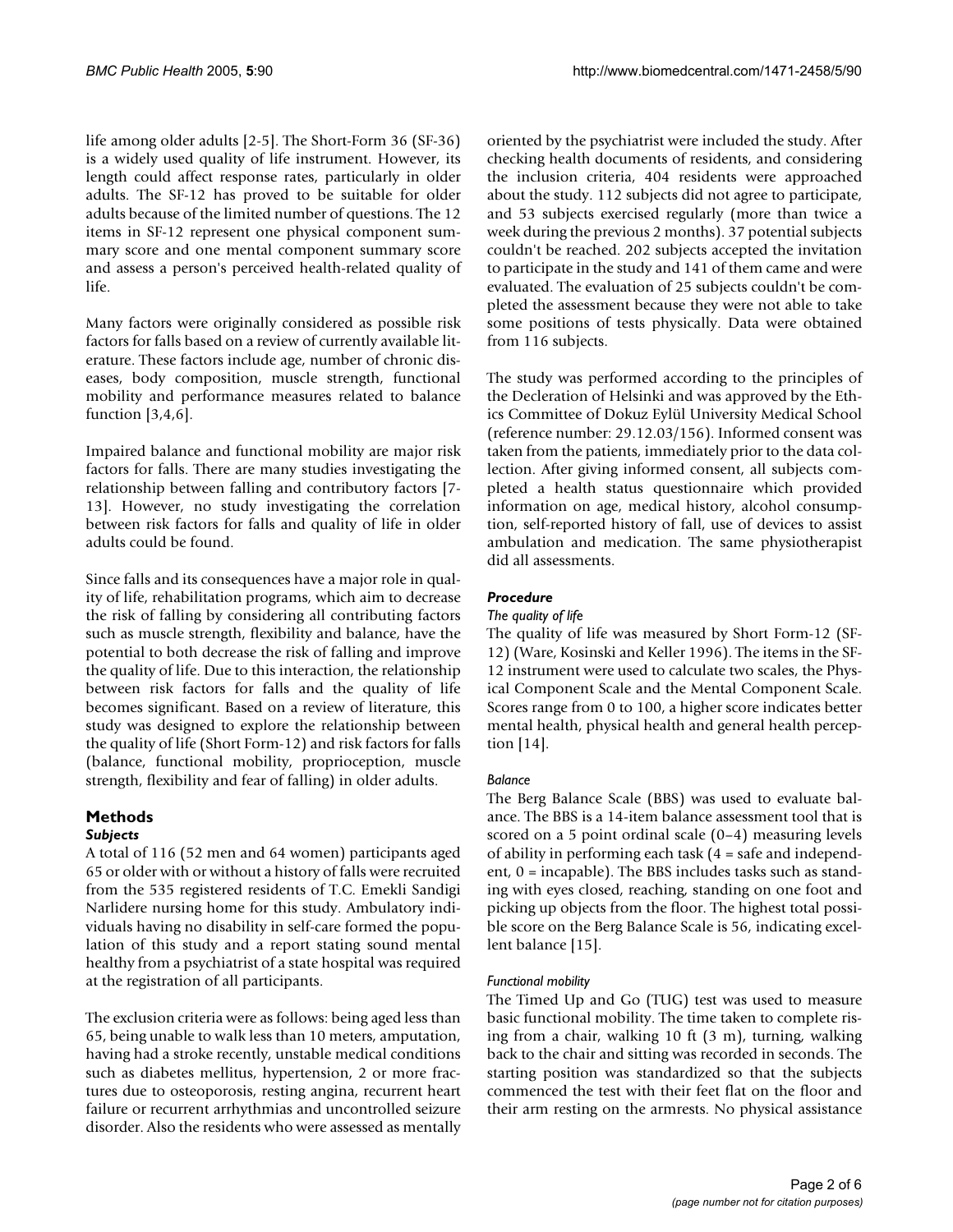was given. Each subjects was asked to perform three test trials. The mean score was recorded [16].

#### *Proprioception (joint position sense)*

Proprioception was assessed using established and validated lower limb matching tasks. In this test, subjects seated with their eyes closed were asked to align their lower limbs simultaneously on either side of a vertical clear acrylic sheet (60  $\times$  60  $\times$  1 cm) inscribed with a protractor and placed between their legs. To prevent limited motion at the knee joint from confounding the results of this test, the examiner needed to ensure that subjects matched their limbs near the midrange of knee joint motion. Each trail was undertaken relatively quickly, with rests between trials, to avoid weakness unduly influencing the results. Any difference in aligning the lower limbs (indicated by disparities in matching the big toes on either side of acrylic sheet) was measured in degrees for both extremities. After 2 practice trails, an average of 5 experimental trails was recorded [17].

#### *Muscle strength*

Back/leg dynamometer was used to measure leg strength. The subject stood on a platform with their feet apart at a comfortable distance of shoulder width for balance. Their hands grasped each end of a bar. The subject was asked to flex at their knees to approximately 135 degrees. The back was kept straight and the hips were positioned directly over the ankle joints. In this way, the activation of back muscles was eliminated. The chest was kept forward and the head was held in an erected position. The subject took in a large breath and slowly exhaled as they attempted to extend their knees smoothly and as forcefully as possible. Three attempts were made and a mean score was recorded [18].

# *Flexibility*

In order to assess flexibility, a sit and reach test was used. A box 32 cm in height and 50 cm in length with a top plate 45 cm in width was used for the test. The length of the top plate was 75 cm, the first 25 cm of which was extended over the front edge of the box towards the subject's feet. Older adults were asked to sit, keeping their knees straight, and reach forward as far as possible from a seated position. The score was determined by the furthest position they reached with their fingertips on a scale. Three trials were perfomed and the mean score was recorded [19,20].

# *Fear of falling*

As an indication of fear of falling in daily life a visual analogue scale (VAS) was used. Subjects were asked to express their overall feelings of fear of falling by drawing a mark on a vertical line of exactly 10 centimetres connecting the two statements: "no fear of falling" (below) and "very afraid of falling"(above). The score was the number of centimetres between "no fear of falling" and the subject's mark [21].

# *Statistical analysis*

Applying SPSS version 10.0 for statistical analyses, we considered differences of two-tailed  $p < 0.05$  as statistically significant. All data were shown as means with standard deviations (means  $\pm$  SD) and ranges were added. Pearson's correlation coefficient was used to analyse the relationship between the SF-12 and balance, functional mobility, proprioception, muscle strength, flexibility and fear of falling.

# **Results**

Demographic characteristics of the subjects and medical history were summarized in Table 1.

Means  $\pm$  SD and range of all measurements performed are given in Table [2](#page-3-0).

When the correlation between age, flexibility, proprioception and SF-12 was evaluated, it was observed that there was no change in quality of life with aging, flexibility and proprioception ( $p > 0.05$ ).

It was found that as the body mass index (BMI) increases the quality of life decreases. Physical Health Component, Mental Health Components of SF-12 and General Health Perception of SF-12 showed the same results for BMI.

The correlation analyses between fear of falling and SF-12 showed that as the fear of falling increases, the quality of life (with the exception of the mental health component) decreases.

A strong positive correlation was observed between Physical Health Component of SF-12, General Health Perception and results of BBS. The increase in quality of life related to the increase in the balance score.

When the correlation of TUG with SF-12 was evaluated, it was found that there was a strong negative correlation between Physical Health Component of SF-12, General Health Perception and TUG. On the other hand, quality of life increased with improving functional mobility.

The analyses showed that quality of life improved as muscle strength increased since muscle strength was correlated with Physical Health Component of SF-12 and General Health Perception.

Correlation coefficients (r) and levels of significance (p) between risk factors for falls and SF-12 were given in Table [3](#page-4-0).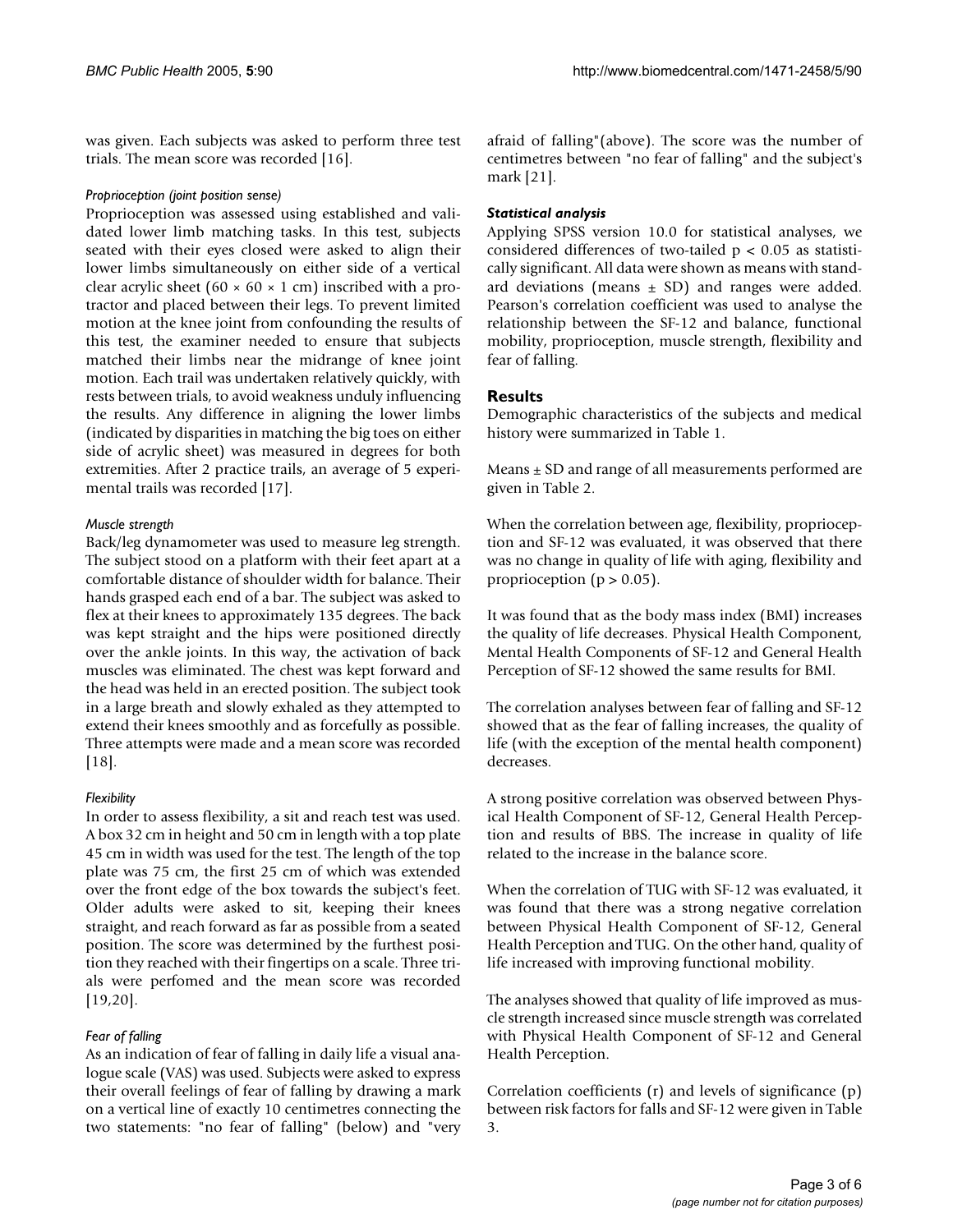|                                              |                              | n  | %               |
|----------------------------------------------|------------------------------|----|-----------------|
| Age (X ± SD) (Range) (years)                 | $76.60 \pm 6.19 (65 - 90)$   |    |                 |
| BMI $(X \pm SD)$ (Range)(kg/m <sup>2</sup> ) | $27.69 \pm 3.46$ (20.9-40.0) |    |                 |
| Sex(n)                                       | Female                       | 64 | 55              |
|                                              | Male                         | 52 | 45              |
| Assistive device                             | No                           | 96 | 82              |
|                                              | Yes                          | 20 | $\overline{17}$ |
| Alcohol consumption                          | No                           | 94 | 81              |
|                                              | Yes                          | 22 | $\overline{19}$ |
| Fall(s) in the previous year                 | No                           | 79 | 68              |
|                                              | l time                       | 25 | 22              |
|                                              | 2 times or more              | 12 | $\overline{10}$ |
| Reported medical conditions                  | Osteoarthritis               | 47 |                 |
|                                              | Hypertension                 | 41 |                 |
|                                              | Osteoporosis                 | 34 |                 |
|                                              | Low back pain                | 21 |                 |
|                                              | Visual and hearing problems  | 20 |                 |
|                                              | Cardiac problems             | 4  |                 |
|                                              | Urinary incontinence         |    |                 |
|                                              | Peripheral vascular disease  | 4  |                 |
|                                              | Asthma                       | 4  |                 |
| No of medications $(X \pm SD)$ (Range)       | $4.03 \pm 2.42$ (0-10)       |    |                 |

#### **Table 1: Demographic characteristics of subjects (n = 116)**

#### <span id="page-3-0"></span>**Table 2: Mean and SD of all measurements**

|                                                 | Mean $\pm$ SD     | Range        |
|-------------------------------------------------|-------------------|--------------|
| SF-12 (Mental health component summary score)   | $57.98 \pm 12.54$ | $19 - 100$   |
| SF-12 (Physical health component summary score) | $57.67 \pm 13.77$ | $17 - 100$   |
| SF-12 (Total-General Health Perception)         | $58.64 \pm 13.65$ | $15 - 100$   |
| Fear of falling (VAS) (cm)                      | $3.60 \pm 3.13$   | $0 - 10$     |
| Balance (BBS)                                   | $52.54 \pm 3.50$  | $35 - 56$    |
| Functional mobility (TUG) (sec)                 | $13.70 \pm 5.94$  | $6 - 63$     |
| Proprioception (joint position sense) (°)       | $4.37 \pm 2.84$   | $0.2 - 15.2$ |
| Muscle strength (kg) (Back/leg dynomometer)     | $47.98 \pm 22.91$ | $20 - 112$   |
| Flexibility (sit and reach) (cm)                | $10.57 \pm 13.61$ | $-35 - 45$   |

#### **Discussion**

In our study, the relationship between risk factors for falls and quality of life was investigated in older adults. Balance, functional mobility, muscle strength and fear of falling were shown to correlate with General Health Perception (SF-12) but no correlation was seen between proprioception and flexibility in relation to the General Health Survey (SF-12).

In the study, it was found that quality of life was not correlated with age. This result suggested that the quality of life does not change with aging but age affects the risk factors for falls.

While BMI increased, physical, mental and general health perception scores of SF-12 decreased. This relationship is important because increased BMI causes functional limitation and affects physical, mental and general health perception in older adults. In addition, the mental health component only correlated with BMI.

There are many studies which state that BBS and TUG test results are the most important risk factors for falls [10- 12,14,15]. Physical and general health perception scores of SF-12 strongly correlated with BBS (positively) and TUG test (negatively). These results demonstrated that poor balance and functional mobility were associated with a decreased quality of life.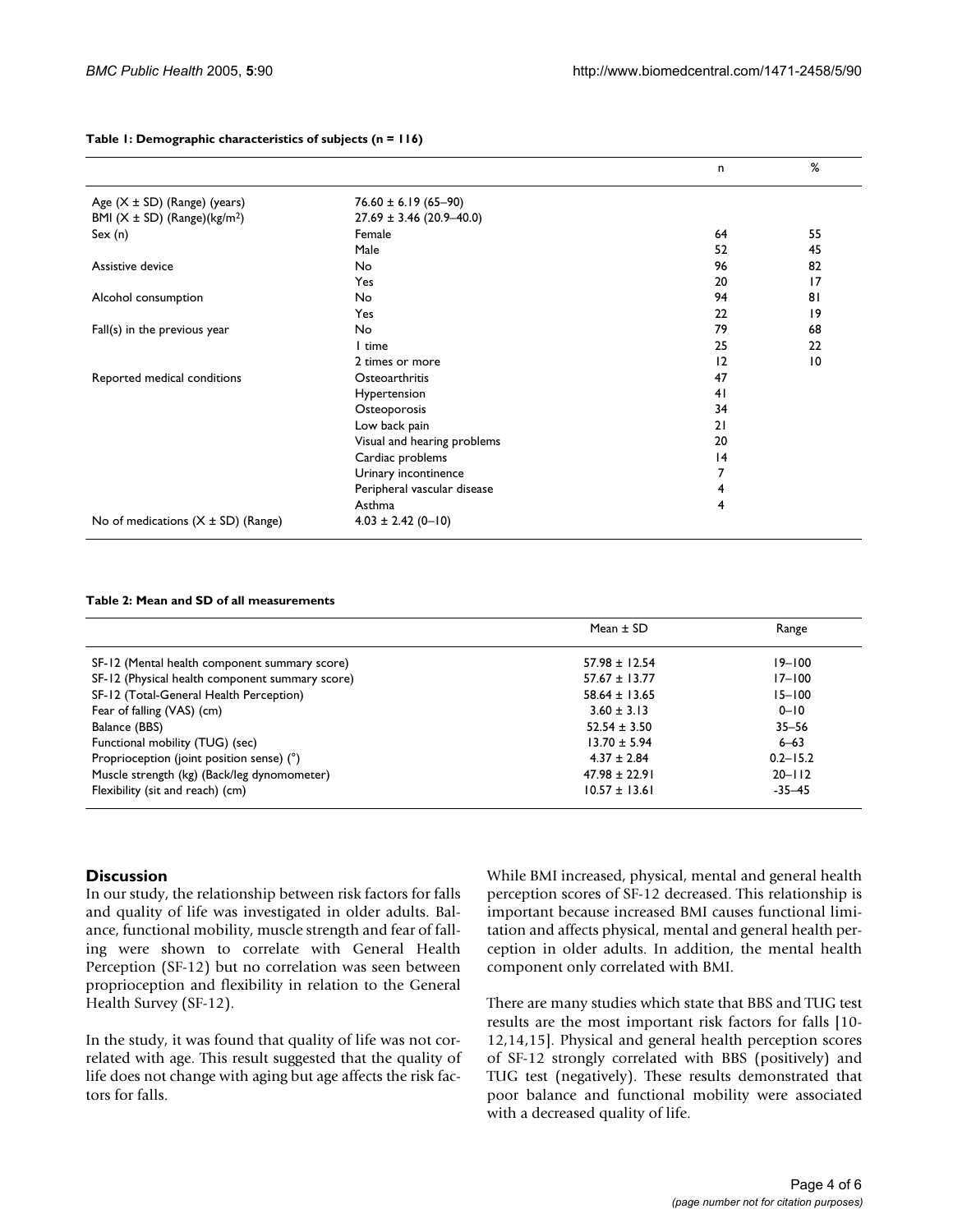|                                        |              | SF-12 Mental Health Component SF-12 Physical Health Component SF-12 General Health Perception |              |
|----------------------------------------|--------------|-----------------------------------------------------------------------------------------------|--------------|
| Age                                    | NS.          | NS.                                                                                           | <b>NS</b>    |
| Body Mass Index                        | $r = -0.213$ | $r = -0.262$                                                                                  | $r = -0.272$ |
|                                        | $p = 0.021*$ | $p = 0.004*$                                                                                  | $p = 0.003*$ |
| Fear of falling (VAS)                  | NS.          | $r = -0.248$                                                                                  | $r = -0.223$ |
|                                        |              | $p = 0.007*$                                                                                  | $p = 0.016*$ |
| Balance (BBS)                          | <b>NS</b>    | $r = 0.381$                                                                                   | $r = 0.270$  |
|                                        |              | $p = 0.000*$                                                                                  | $p = 0.003*$ |
| Functional mobility (TUG)              | NS.          | $r = -0.354$                                                                                  | $r = -0.249$ |
|                                        |              | $p = 0.000*$                                                                                  | $p = 0.007*$ |
| Proprioception (Joint position sense)  | NS.          | NS.                                                                                           | <b>NS</b>    |
| Muscle strength (Back/leg dynamometer) | NS.          | $r = 0.338$                                                                                   | $r = 0.230$  |
|                                        |              | $p = 0.000*$                                                                                  | $p = 0.016*$ |
| Flexibility (Sit and reach test)       | NS.          | NS.                                                                                           | <b>NS</b>    |

<span id="page-4-0"></span>**Table 3: Pearson correlation coefficients (r) and levels of significance in a comparison of risk factors for falls and SF-12.**

NS: Not significant

A lack of flexibility is associated with problems in executing and sustaining motor activities in daily life and is related to an increased risk of falling in older adults [19]. Proprioception is an important component of balance. Interestingly, it was seen that proprioception and flexibility did not correlated with quality of life in our study. There is a need for some further study concerning the relationship between the risk of falling, proprioception and flexibility.

When older adults worry about falling, it may indicate that their physical condition is affected, possibly due to a lack of balance. Therefore, the fear of falling is an important risk factor for falls in older adults. Hence VAS is a simple, practical and easy method of assessment for this subject and so this method was preferred. Several studies have explored the strong association between muscle strength and the risk of falling in older adults [7,8,13]. Similarly in this study, it was found that muscle strength and factors relating to the risk of falling correlated with physical and general health perception scores of SF-12.

Fear of falling correlated with Physical Health Component and General Health Perception of SF-12. Suzuki stated that fear of falling is increasingly recognized as a factor that may affect activity, function and physical condition in older adults [4].

In general while risk factors for falls were associated with physical component and general health perception of SF-12, only the body mass index correlated with the mental component of SF-12 in this study. This result pointed out that risk factors for falls affect the physical health component and general health perception but not the mental health component in older adults.

In our study balance, muscle strength, proprioception, flexibility, functional mobility were evaluated as parameters of physical function. Some investigators use physical component score of SF-12 rather than physical function. But proprioception and flexibility were not correlated with physical component score of SF-12 while muscle strength, functional mobility and balance were correlated in present study. As it is seen in our study some physical function parameters may or may not related to physical component score of quality of life.

As this study is cross sectional, the associations that were demonstrated may or may not be causal. Various factors can affect the physical or mental component scores and general quality of life in older adults. Assessing correlations only between some risk factors for falling and quality of life is the major limitation of this study.

Older adults who live in the Narlıdere Nursing Home are independent in their daily living activities. Only food and room cleaning services are provided for them. They do not spend all of their time in their own rooms but take part in activities such as visiting relatives, shopping, short holidays, taking walks etc. For this reason, some of them did not wish to participate in this study and some of them could not be reached. As a result of this, the population of this study decreased from 404 subjects to 116.

Prevention of falls and their subsequent injuries is an important goal of geriatric evaluation. Proper physical therapy programs minimizing the risk of falls may increase quality of life in older adults.

# **Conclusion**

The risk factors for falls (balance, functional mobility, muscle strength, fear of falling) in older adults are associ